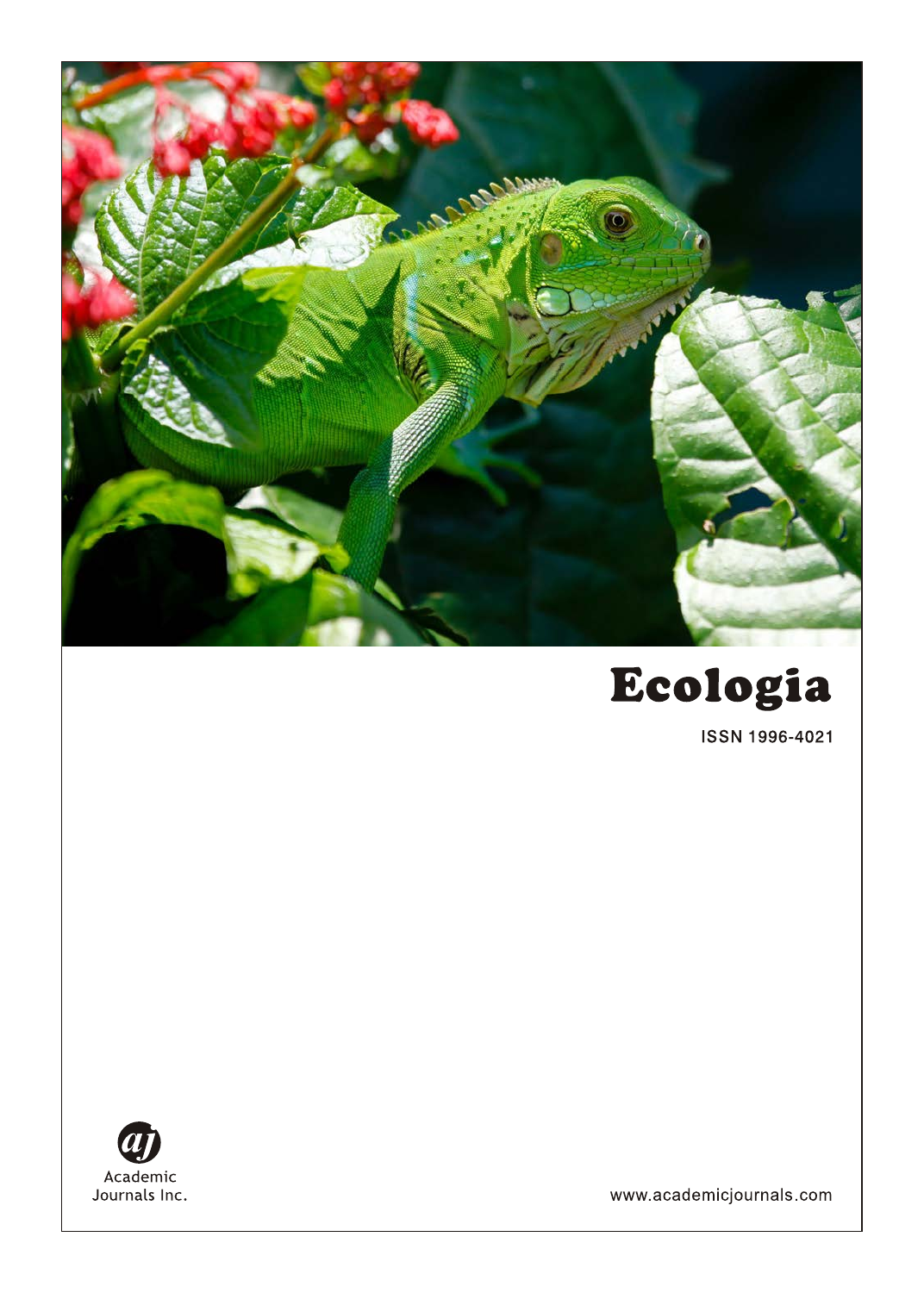### **OPEN ACCESS Ecologia**

ISSN 1996-4021 DOI: 10.3923/ecologia.2022.7.14



# **Research Article Impact of Anthropogenic Disturbance on Vegetation Structure of El-Maktala Coastal Land, Egypt**

Ramadan A. Shawky and Ahmed H. Mohamed

Desert Research Center, Department of Plant Ecology and Ranges, Egypt

## Abstract

Background and Objective: The anthropogenic disturbance on vegetation in El-Maktala coastal land, an unprotected area in the North Western coast of the Egypt. That has recently been subjected to blatant encroachments of vegetation, were studied. Materials and Methods: To estimate the vegetation structure in EL-Maktala coastal land, 12 stands were chosen to represent different plant habitats. A total of 12 stands were selected for the study of the vegetation composition and its relation to soil drivers using vegetation and soil analyses. Also, the vegetation quality was determined. Results: The most important of these threats is the construction of the road and grazing, 27 species are reported in this study, the most represented plant families are Poaceae (18.5%) and Asteraceae (14.8%). Perennials, chamaephytes and Mediterranean species were recorded in the highest percentage. Canonical correspondence analysis showed that silt, clay, sand contents,  $pH$ , EC and CaCO<sub>3</sub> content are the factors that have the highest effect on vegetation distribution in the studied stands. The diversity indices in the studied area was moderate. According to Sorenson's coefficient, these communities have quite a bit of overlap or similarity. The vegetation quality index indicated that coastal land is highly sensitive to desertification, as decrease in plant cover. Conclusion: Recently, the violation and destruction of wildlife have increased, therefore, preserving it along with general biodiversity has become an urgent necessity.

Key words: Plant diversity, vegetation structure, El-Maktala, CCA, similarity index and VQI

Citation: Shawky, R.A. and A.H. Mohamed, 2022. Impact of anthropogenic disturbance on vegetation structure of El-Maktala Coastal Land, Egypt. Ecologia, 12: 7-14.

Corresponding Author: Ramadan A. Shawky, Desert Research Center, Department of Plant Ecology and Ranges, Egypt

Copyright: © 2022 Ramadan A. Shawky and Ahmed H. Mohamed. This is an open access article distributed under the terms of the creative commons attribution License, which permits unrestricted use, distribution and reproduction in any medium, provided the original author and source are credited.

Competing Interest: The authors have declared that no competing interest exists.

Data Availability: All relevant data are within the paper and its supporting information files.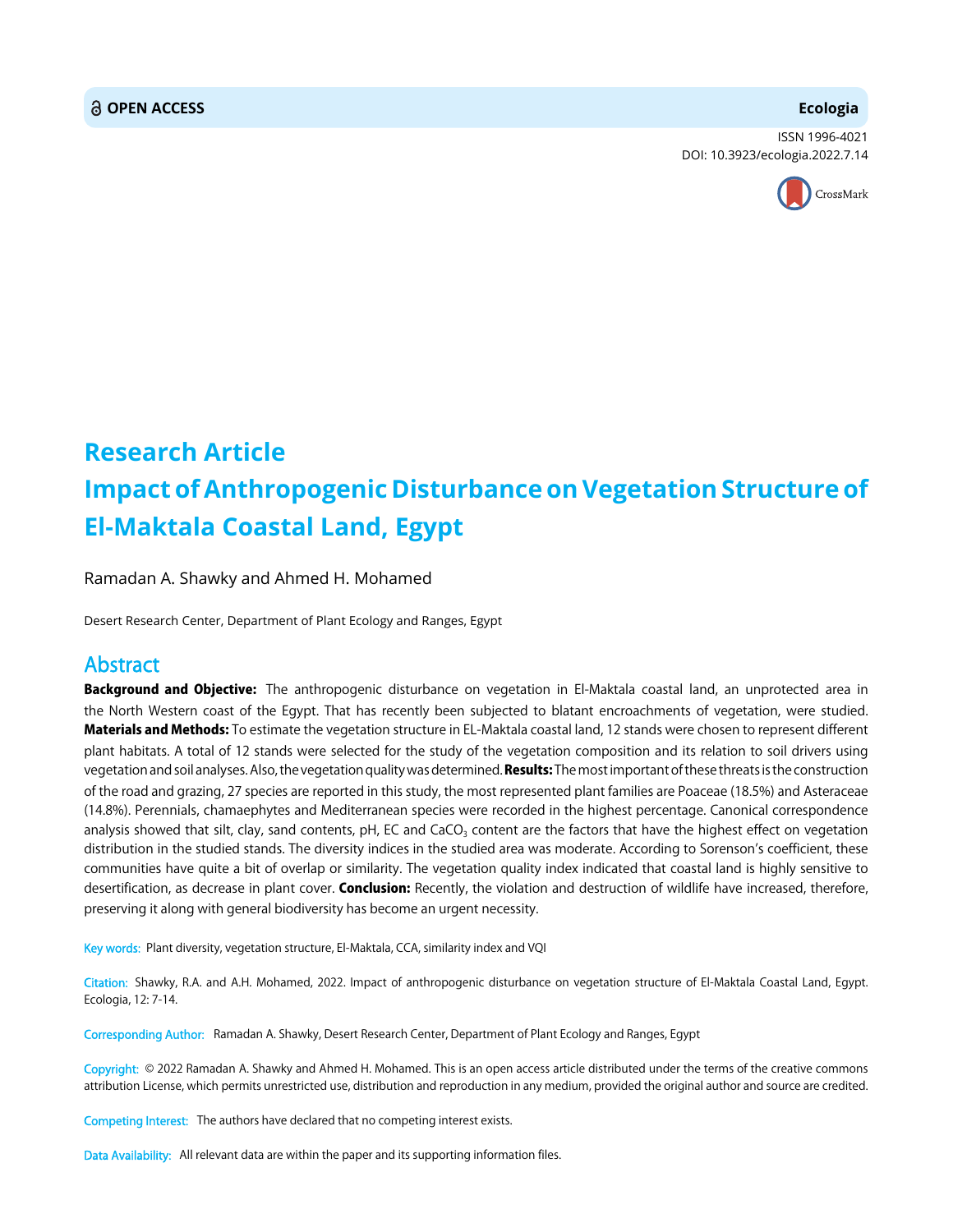#### INTRODUCTION

The Northwestern Mediterranean coast of Egypt extends from Sallum eastward to Alexandria westward, the coastal climate is warm, temperate and arid, with some winter rainfall. The western coastal region can be distinguished into two main provinces: An eastern province from Alexandria to Ras El Hekma. The coastal plains are vast, with several depressions and ridges running parallel to the coast. The western province runs from Ras El Hekma to Sallum with a narrow coastal plain<sup>1</sup>.

Coastal lands Basin is an important landscape in terms of environmental heterogeneity, species diversity and habitat variability<sup>2,3</sup>. Furthermore, well-preserved dunes are the first natural barrier of defence against coastal erosion and the destructive effects of wind and stormy waves<sup>4</sup>.

Overgrazing, road building, overharvesting, solid wastes, salinization, industrialization, urbanization and military activities are considered to be the main anthropogenic activities that lead to changes and transformation of vegetation and natural habitat loss in arid and semi-arid environments<sup>5</sup>.

The vegetation is a most important component in the desert ecosystems is the vegetation, as its structure and dynamics control the provision of ecosystem services<sup>6,7</sup>. The role that analysis can play in classifying sites depended on the purpose of the classification and the size of the area to be studied. It is well known that the natural vegetation is found always in equilibrium with the dominant ecological conditions in the locations such as climatic, edaphic and biological factors. Needs to study these reactions is more important for planning to manage the way for improving the productivity of such areas. The present study aimed at studying the vegetation composition and its relation to soil drivers also, as vegetation quality along with El-Maktala coastal land.

#### MATERIALS AND METHODS

**Study area:** El-Maktala region is located between latitude 31°33'North and longitude 26°10'East. It lies 140 km after Matrouh and 90 km before El-Sallum in the North Western Coast. Geomorphologically, the Sidi Barrani area is located near the Mediterranean Sea about 95 km east of the border with Libya and about 420 km west of Alexandria. El-Maktala sector comprises a vast area of fertile land (about 80  $km^2$ ) with a more or less relatively dense cover of natural vegetation<sup>8</sup>.

Vegetation analysis: To estimate the vegetation structure in EL-Maktala coastal land, 12 stands were chosen to represent different plant habitats. A total of 12 stands were selected for the study of the vegetation of EL-Maktala coastal land during the summer season of 2018. In each stand, three quadrates were chosen (quadrate area =  $10 \times 10$  m =  $100$  m<sup>2</sup>). Vegetation cover was measured using visual estimation. Recorded plant species in all localities were identified and life span was documented according to Boulos<sup>9</sup>. Life form and floristic category were recognized9,10. Shannon-Wiener diversity index (H'), Relative equitability or evenness (E) and Simpson indices were calculated<sup>11</sup>. Similarity Sorenson index was calculated<sup>12</sup>. The vegetation quality index is valuable in determining the sensitivity of an area to desertification $13,14$  in terms of four indicators namely: Vegetation cover, drought resistance plants, plant species that tolerate erosion and grazing risk<sup>15</sup>.

Soil analysis: Many soil factors were examined to determine the characteristics of the soil in the study area. From each stand, three soil samples were collected and merged to form a homogeneous and representative sample of a single locality. Fourteen soil factors were analyzed: Soil texture (sand, silt and clay), pH, electrical conductivity, magnesium, calcium, sodium, potassium, chloride, calcium carbonate, sulfate and organic carbon content. Soil texture was determined<sup>16</sup> using a pipette method. Digital portable pH and EC meters were used to calculate pH and electrical conductivity (EC). Magnesium and calcium were determined using a titration method $17$ . A flame photometer at wavelengths of 589 and 767 nm was used to determine sodium and potassium, respectively<sup>16</sup>. Chlorides and calcium carbonates were determined using a titration method<sup>17</sup>. Sulfates were determined<sup>16</sup> using the turbid metric method. Organic carbon was determined using a titration method<sup>17</sup>.

#### RESULTS

Floristic composition: A collection of 27 plant taxa, belonging to 16 families, was recorded in El-Maktala coastal land. The most represented plant families were Poaceae, with 5 (18.5%), Asteraceae with 4 (14.8%), Fabaceae and Chenopodiaceae with 3 (11.1%), each them. Thirteen families (Amaryllidaceae, Apiaceae, Boraginaceae, Cistaceae, Brassicaceae, Euphorbiaceae, Nitrariaceae, Polygonaceae, Rubiaceae, Solanaceae, Thymelaeaceae and Zygophyllaceae) were represented by one species shown in Appendix 1 and Fig. 1.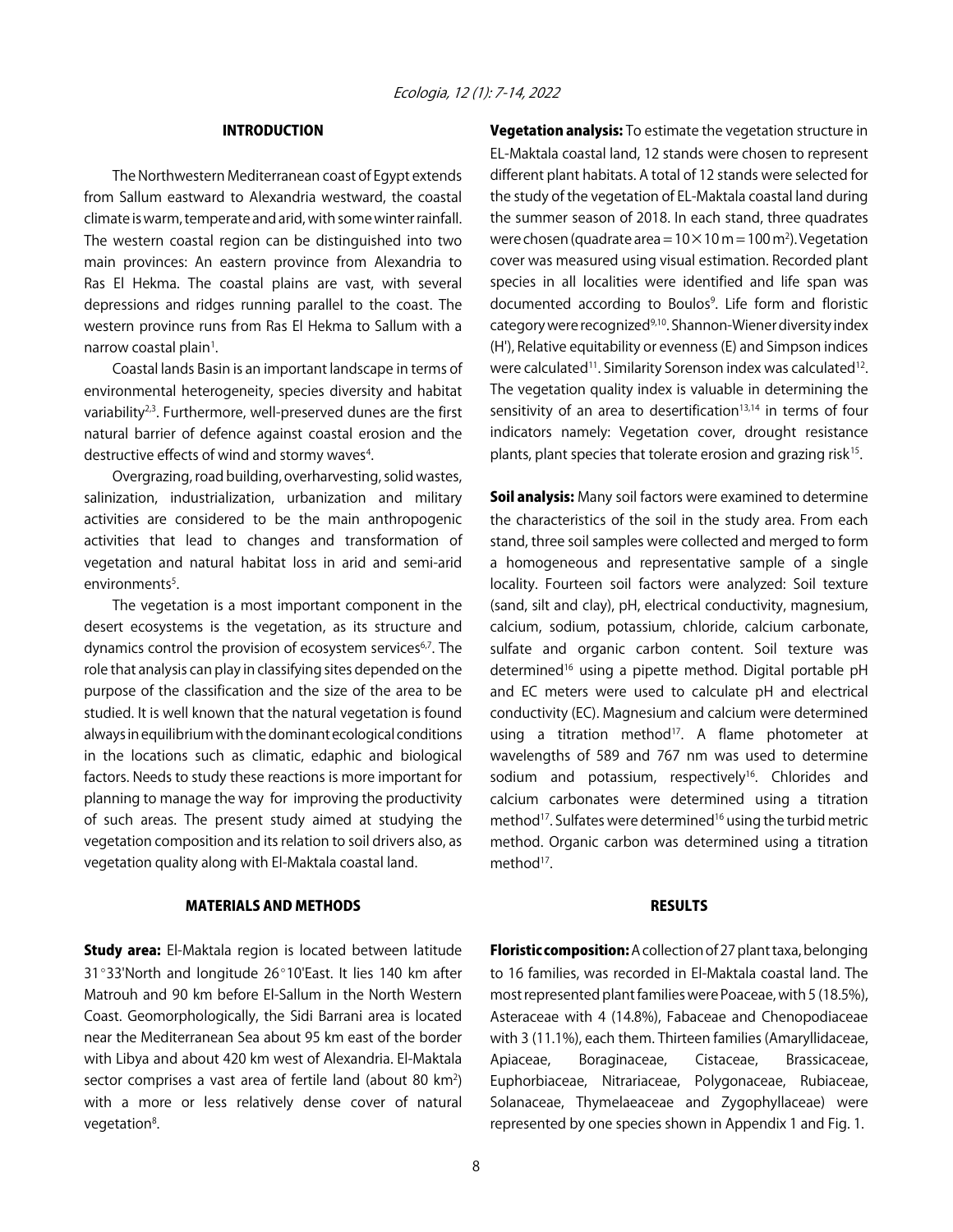Ecologia, 12 (1): 7-14, 2022



Fig. 1: Number of species distributed across different families recorded in El-Maktala coastal lands

Appendix 1: List of species recorded in El-Maktala coastal land with their plant families, vegetation groups, life form, floristic category and abbreviations

|                |                                             | Vegetation groups |                 |                                 |                                 |       |                  |            |               |
|----------------|---------------------------------------------|-------------------|-----------------|---------------------------------|---------------------------------|-------|------------------|------------|---------------|
|                |                                             |                   |                 |                                 |                                 |       |                  | Floristic  |               |
| Families       | Species                                     | Α                 | B               | C                               | D                               | E     | Life form        | categories | Abbreviations |
| Amaryllidaceae | Pancratium maritimum (L.)                   |                   |                 |                                 |                                 | 17.8  | Geophyte         | <b>ME</b>  | Pan mar       |
| Apiaceae       | Pituranthus tortuosus (Desf.) Bnth          | $26.3 \pm 0.83$   |                 |                                 |                                 |       | Chamaephytes     | <b>SA</b>  | Pit tor       |
| Asteraceae     | Echinops spinosissimus (Turra)              |                   |                 |                                 | $16.3 \pm 0.91$                 | 22.5  | Hemicryptophytes | <b>ME</b>  | Ech spi       |
|                | Hyoseris radiata (L.)                       | 27.0±6.26         |                 |                                 |                                 |       | Chamaephytes     | <b>ME</b>  | Hyo rad       |
|                | Inula crithmoides (L.)                      |                   |                 | $35.6 \pm 1.01$                 |                                 |       | Hemicryptophytes | <b>ME</b>  | Inu cri       |
|                | Otanthus maritimus (L.)                     |                   |                 | 23.8±13.3 73.7±7.72             |                                 |       | Chamaephytes     | <b>ME</b>  | Ota mar       |
|                | Hoffmann's, and link                        |                   |                 |                                 |                                 |       |                  |            |               |
| Boraginaceae   | Echium angustifolium (Mill.)                |                   |                 | 55.8±1.13 34.0±6.93             |                                 |       | Chamaephytes     | <b>ME</b>  | Ech ang       |
| Chenopodiaceae | Atriplex halimus (L.)                       | 29.8 ± 0.57       |                 |                                 |                                 |       | Chamaephytes     | $ME+SA$    | Atr hal       |
|                | Salsola tetrandra forssk.                   |                   | $80.8 \pm 7.43$ |                                 |                                 | 13.3  | Chamaephytes     | $SA+IT$    | Sal tet       |
|                | Suaeda vera (Forssk. ex J.F. Gmel.)         |                   |                 | 25.7±4.45                       |                                 |       | Chamaephytes     | <b>SA</b>  | Sua ver       |
| Cistaceae      | Helianthemum lippii (L.) Pers.              | $48.0 \pm 6.01$   |                 |                                 |                                 |       | Chamaephytes     | $SA + S$   | Hel lip       |
| Brassicaceae   | Cakile maritima (Scop.)                     |                   | $55.5 \pm 11.1$ | 25.7±4.45                       |                                 |       | Therophyte       | ME+EU      | Cak mar       |
| Euphorbiaceae  | Euphorbia paralias (L.)                     |                   |                 |                                 | $17.7 \pm 3.06$ 5.55 $\pm$ 11.1 | 44.50 | Chamaephytes     | <b>ME</b>  | Eup par       |
| Fabaceae       | Lotus polyphyllus (E.D.) Clarke.            | $23.0 \pm 2.25$   |                 |                                 | $27.8 \pm 1.49$                 |       | Chamaephytes     | <b>SA</b>  | Lot pol       |
|                | Ononis vaginales (Vahl.)                    | $66.7 \pm 1.15$   |                 |                                 |                                 |       | Chamaephytes     | <b>ME</b>  | Ono vag       |
|                | Retama raetam (Forssk.)<br>Webb and Berthel |                   |                 |                                 | $15.2 \pm 1.55$ 22.4            |       | Phanerophytes    | SA         | Ret rae       |
| Nitrariaceae   | Nitraria retusa (Forssk.) Asch.             |                   |                 |                                 | $63.7 + 3.11$                   |       | Phanerophytes    | <b>SA</b>  | Nit ret       |
| Poaceae        | Aeluropus lagopoides (L.)                   |                   |                 |                                 | 38.5±1.31                       |       | Chamaephytes     | <b>SA</b>  | Ael lag       |
|                | Ammophila arenaria (L.)                     |                   |                 |                                 | 96.7±12.0 21.0±2.46             |       | Chamaephytes     | ME         | Amm are       |
|                | Elymus farctus (Viv.)                       |                   |                 | $53.0 \pm 6.65$ 61.7 $\pm$ 1.15 |                                 |       | Hemicryptophytes | <b>ME</b>  | Ely far       |
|                | Lygeum spartum (L.)                         | $18.0 \pm 1.39$   |                 |                                 |                                 |       | Geophyte         | <b>ME</b>  | Lyg spa       |
|                | Sporobolus pungens (Schreb.)                | $15.3 \pm 2.25$   | $71.5 \pm 8.27$ | $16.2 + 3.31$                   |                                 |       | Chamaephytes     | ME         | Spo pun       |
| Polygonaceae   | Polygonum aviculare (L.)                    |                   |                 | 33.8±6.75 17.1±18.1 17.8±3.55   |                                 |       | Hemicryptophytes | $ME+IT$    | Poly avi      |
| Rubiaceae      | Crucianella maritima (L.)                   | $19.5 \pm 0.67$   |                 |                                 |                                 |       | Chamaephytes     | <b>ME</b>  | Cru mar       |
| Solanaceae     | Lycium shawii (Roem.)                       |                   | $3.23 \pm 6.45$ | $62.3 \pm 10.8$ 18.8 $\pm$ 2.17 |                                 |       | Phanerophytes    | $SA + S$   | Lyc sha       |
| Thymelaeaceae  | Thymelaea hirsuta (L.)                      |                   | $15.7 \pm 22.2$ | 18.7±16.4 32.3±4.48             |                                 |       | Chamaephytes     | ME+SA      | Thy hir       |
| Zygophyllaceae | Zygophyllum album (L.)                      |                   |                 |                                 |                                 | 14.8  | Chamaephytes     | ME+SA      | Zyg alb       |

ME: Mediterranean, IT: Irano-Turanian, SA: Saharo-Arabian, S: Sudanian and EU: Euro-Siberian

Regarding the life span of the listed species, most of them are perennials (26 species) and one annuals species (Appendix 1). Comparing species according to their life form, we found approximately 63% chamaephytes, 15% hemicryptophytes, 11% phanerophytes, 7% geophyte and 4% therophyte in Appendix 1 and Fig. 2. Concerning a phytogeographical region, Mediterranean geo elements was

the most common floristic category (13 species, 48%), followed by Saharo-Arabian (6 species, 22.2%), Mediterranean, Saharo-Arabian (3 species, 11.1%) and Saharo-Arabian, Sudanian (2 species, 7%). Mediterranean-Eurosiberian, Saharo-Arabian, Irano-Turanian and Mediterranean, Irano-Turanian. were represented by one species, respectively in Appendix 1 and Fig. 3.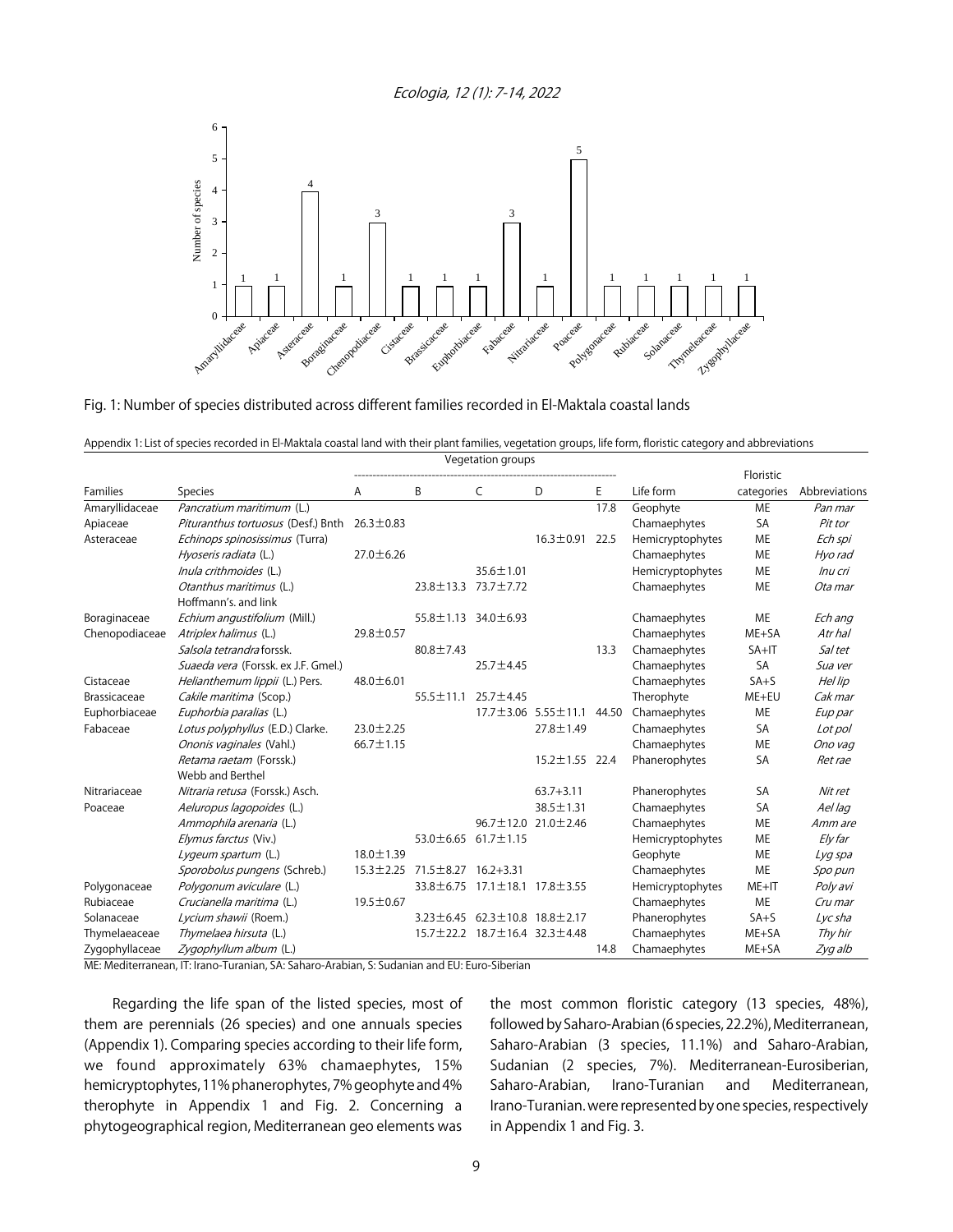

Fig. 2: Chorotypes of the species recorded In El-Maktala coastal land



Fig. 3: Life forms of species recorded in El-Maktala coastal land

Classification: A data of 12 stands of vegetation occupying El-Maktala coastal land was analyzed using TWINSPAN to classify the stands at the fourth level into five groups labelled (A-E) in Fig. 4 with-set each sample group comprising a set of stands with greater homogeneity of vegetation, each group being characterized by indicator species, identified by TWINSPAN for each group at each level of hierarchical classification.

Group (A) consisted of three stands with twelve species. The indicator species of this group was *Inula crithmoides*, whereas, the dominant one was Ononis vaginales  $(I.V. = 66.7)$ . Group (B) comprised three stands with nine species, the indicator species of this group was Suaeda vera, whereas, the dominant one was Salsola tetrandra (I.V. = 80.8). Group (C) has three stands with twelve species. The indicator species of this group was *Euphorbia paralias* whereas, the dominant one was Ammophila arenaria (I.V. = 96.7). Group (D) encompassed two stands with ten species. The indicator species of this group was Pancratium maritimum whereas, and the dominant one was Nitraria retusa (I.V. = 63.7). Group (5) is represented by one stand with five species. The indicator species of this group was *Pancratium maritimum*, whereas, the dominant one was *Euphorbia paralias*  $(I.V. = 44.5)$ (Appendix 1).

Diversity and vegetation quality index: The average of species richness, Shannon index (H), Shannon index (E) and Sampson Index (D) were 4, 0.07, 0.02 and 0.02, respectively. Sorenson's coefficient (CC) was 0.44. The vegetation quality index (VQI) is valuable in determining the sensitivity to desertification (Appendix 1). The study showed that coastal land is highly sensitive to desertification each has a vegetation quality index (VQI) of 1.38 in Table 1.

Soil characteristics: Soil samples were taken at a depth of 0-30 cm in the studied localities and 14 soil factors were analyzed. Moisture, pH and EC values ranged between 1.17-3.91, 7.5-7.72 and 0.027-1.3 dS m<sup>-1</sup>, respectively. Calcium, magnesium, sodium and potassium contents ranged between 1.2-3.9, 0.72-2.5, 1.11-3.3 and 0.2-0.66 meq  $L^{-1}$ , respectively. Chloride, sulfate and calcium carbonate contents ranged between 2-11 meq  $L^{-1}$ , 0.23-0.96 meq  $L^{-1}$ and 53-95%, respectively. Organic carbon, clay and silt contents in all soil samples were less than 0.04, 4.55 and 50.5%, respectively. In addition, sand contribution in all soil samples was more than 25.4% in Table 2.

Impacts of environmental factors on the distribution of plant communities in the studied localities: The distribution of the studied localities and recorded plant species and their relationships to environmental factors are illustrated in Fig. 5. CCA bio lot showed the relations between vegetation structure and environmental variables along with EL-Maktala coastal land. These arrows of environmental variables point to the maximum change of that environmental variable across the diagram. Its length is proportional to the rate of change in this direction, environmental variables with long arrows are most strongly correlated with the ordination than those of short arrows and so more closely related to the pattern of variation in species distribution in the ordination diagram.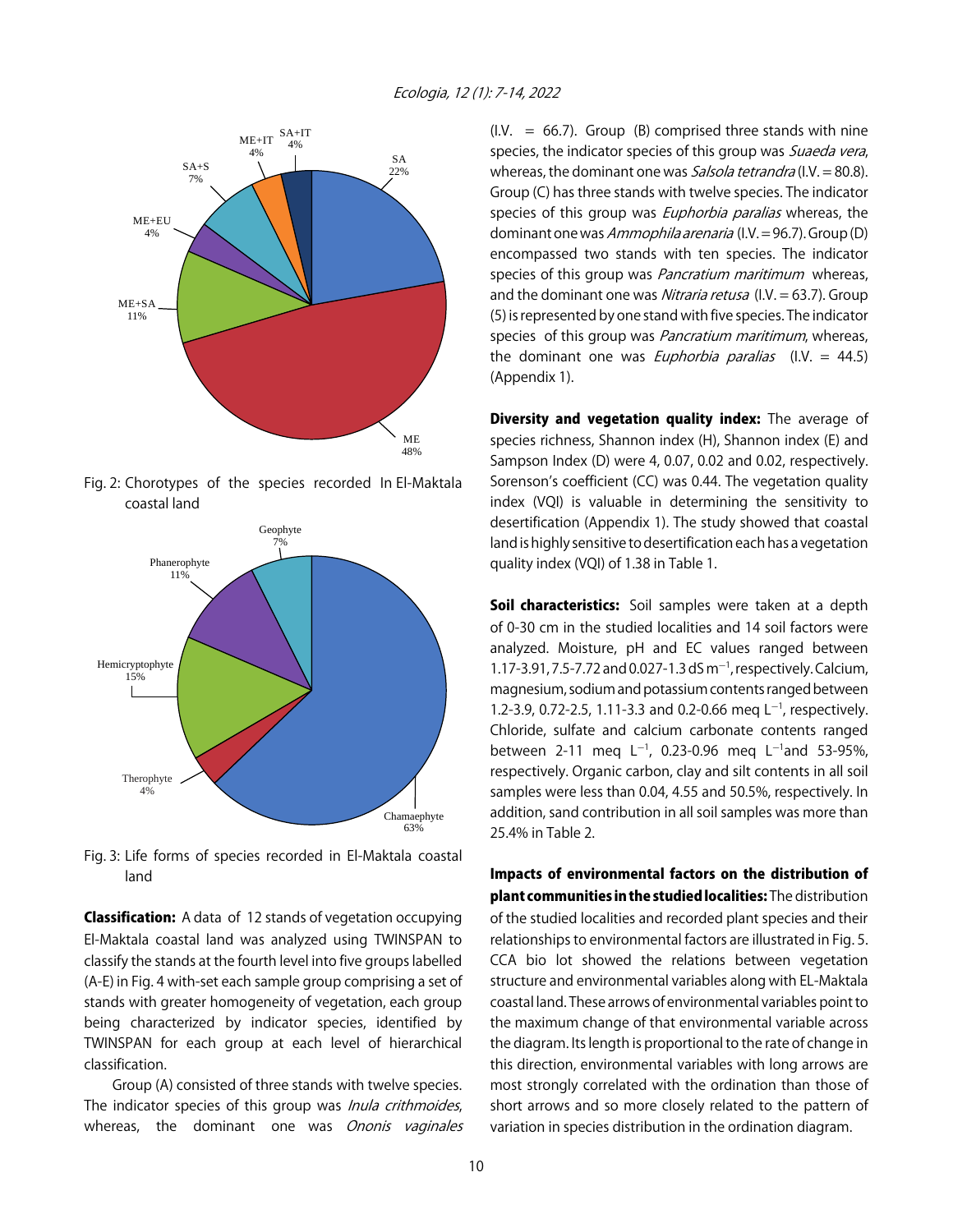Ecologia, 12 (1): 7-14, 2022



Fig. 4: Two Way Indicator Species Analysis (TWINSPAN) dendrogram of 12 stands based on the importance values of 27 perennial plant species in the study area

| Table 1. Descriptive statistical arialysis of diversity indices |                     |      |                                        |                          |                           |  |
|-----------------------------------------------------------------|---------------------|------|----------------------------------------|--------------------------|---------------------------|--|
| Diversity indices                                               | Rang (max-min)      |      | Standard deviation Mean+standard error | Median                   | Interguartile range (IQR) |  |
| Richness                                                        |                     |      | 4.00                                   | $\overline{\phantom{0}}$ |                           |  |
| Shannon index (H)                                               | $0.83(2.15-1.32)$   | 0.27 | 0.07                                   | 1.78                     | 1.60                      |  |
| Shannon index (E)                                               | $0.25(0.65-0.40)$   | 0.08 | 0.02                                   | 0.58                     | 0.54                      |  |
| Sampson index (D)                                               | $0.33(0.81 - 0.48)$ | 0.10 | 0.02                                   | 0.67                     | 0.61                      |  |
| Sorenson's coefficient (CC)                                     |                     |      | 0.44                                   | $\overline{\phantom{0}}$ |                           |  |
| VQI                                                             | $0.8(1.8-1)$        | 0.33 | .38                                    | 0.09                     | 1.00                      |  |

Table 1: Descriptive statistical analysis of diversity indices

Table 2: Descriptive statistical analysis of soil factors associated with plant species.

| Factors                            | Rang (max-min)     | Standard deviation | Mean+standard error | Median | Interquartile range (IQR) |  |
|------------------------------------|--------------------|--------------------|---------------------|--------|---------------------------|--|
| Moisture (%)                       | 2.74 (1.17-3.91)   | 0.95               | $2.34 + 0.26$       | 2.19   | 1.68                      |  |
| Sand $(\% )$                       | 25.40 (46.8-72.2)  | 6.93               | $56.00 + 2.1$       | 54.50  | 51.80                     |  |
| Silt $(\%)$                        | 50.50 (27.1-51.2)  | 6.46               | $41.60 + 1.98$      | 42.90  | 37.80                     |  |
| Clay $(\%)$                        | $4.55(0.75-5.3)$   | 1.23               | $2.39 + 0.34$       | 2.30   | 1.84                      |  |
| рH                                 | $0.22(7.72 - 7.5)$ | 0.06               | $7.61 + 0.02$       | 7.62   | 7.59                      |  |
| $EC$ (ds m <sup>-1</sup> )         | $1.03(0.27-1.3)$   | 0.31               | $0.59 + 0.09$       | 0.53   | 0.33                      |  |
| $Ca^{+2}$ (meg $L^{-1}$ )          | $2.70(1.2-3.9)$    | 0.86               | $2.21 + 0.24$       | 1.92   | 1.60                      |  |
| $Mq^{+2}$ (meg $L^{-1}$ )          | $1.78(0.72 - 2.5)$ | 0.95               | $1.60 + 0.27$       | 1.21   | 1.07                      |  |
| $Na^{+1}$ (meg $L^{-1}$ )          | $2.19(1.11-3.3)$   | 0.80               | $1.96 + 0.23$       | 1.71   | 1.31                      |  |
| $K^{+2}$ (meg $L^{-1}$ )           | $0.46(0.2 - 0.66)$ | 0.13               | $0.34 + 0.039$      | 0.32   | 0.26                      |  |
| $Cl^{-1}$ (meg $L^{-1}$ )          | $9.00(2-11)$       | 2.93               | $5.08 + 0.83$       | 3.80   | 3.20                      |  |
| $SO_4^{-2}$ (meg L <sup>-1</sup> ) | $0.73(0.23-0.96)$  | 0.25               | $0.49 + 0.07$       | 0.41   | 0.31                      |  |
| Organic carbon (%)                 | $0.04(0.01-0.05)$  | 0.01               | $0.03 + 0.01$       | 0.03   | 0.02                      |  |
| CaCO <sub>3</sub> (%)              | 42.00 (53-95)      | 11.6               | $88.20 + 3.24$      | 91.00  | 89.90                     |  |

VQI: Vegetation quality index, pH: Soil reaction, EC: Electrical conductivity, Ca<sup>+2</sup>: Calcium, Mg<sup>+2</sup>: Magnesium, Na<sup>+</sup>: Sodium, K<sup>+</sup>: Potassium, CaCO<sub>3</sub>: Calcium carbonates, CI: Chlorides, SO $_4$ <sup>-2</sup>: Sulfates, dS m $^{-1}$ : DeciSiemens per meter and meq L $^{-1}$ : Milliequivalents per liter

Biplot of the species revealed that several species showed a close association with  $CaCO<sub>3</sub>$  and sand, among them were Lotus polyphyllus, Ammophila arenaria, Euphorbia paralias and *Elymus farctus*. Other species showed a clear association with  $SO_4^{-2}$  and organic carbon, of these species were Helianthemum lippii, Ononis vaginales, Hyoseris radiata

and *Retama raetam*. However, Nitraria retusa, Zygophyllum album, Lycium shawii, Aeluropus lagopoides were found to be related to  $Ca^{+2}$ ,  $Mg^{+2}$ , Na<sup>+</sup>, Cl<sup>-</sup> and moisture content. Meanwhile, Thymelaea hirsuta, Atriplex halimus and Suaeda vera were affected with EC,  $K^+$ , silt and clay.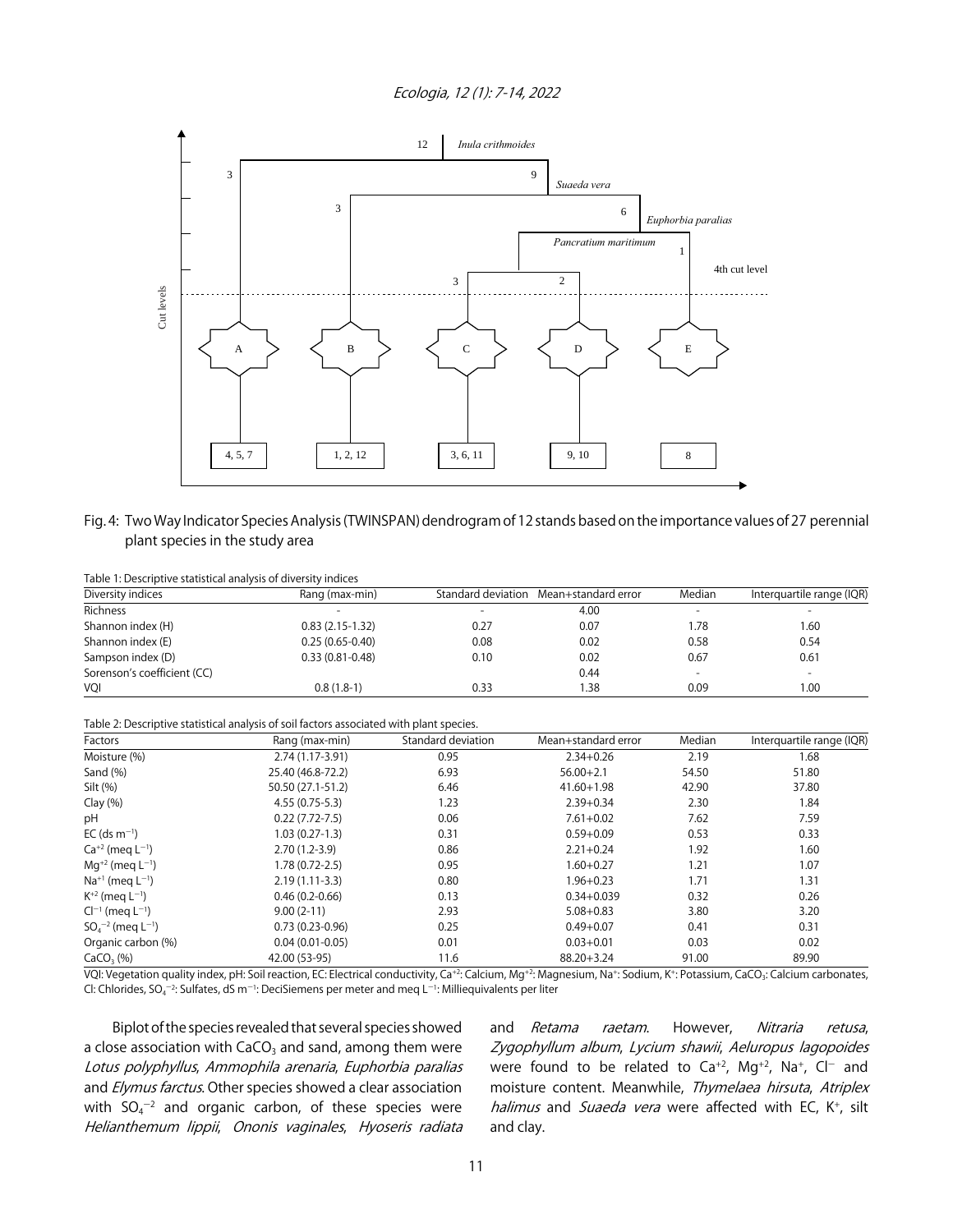Ecologia, 12 (1): 7-14, 2022



Fig. 5: CCA biplot showing the distribution of the studied localities and the recorded plant species as well as their relationships to environmental factors

The triangles represent species and the arrows represent environmental variables. Arrow length expresses the relative importance of an environmental variable. Dropping perpendicular to the arrows from each of the species indicates the species' relative position along the ecological gradient represented.

#### **DISCUSSION**

The present study provides an insight into the floristic composition, life-form, chorotype and community structure concerning edaphic variables of El-Maktala coastal land, Egypt. In El-Maktala coastal land, 27 plant species belonging to 16 families were recorded. Among them, Asteraceae, Poaceae and Fabaceae were the most frequent families. The vegetation of the study area exhibited the characteristics of the Mediterranean chorotype. The life form spectra provide information that may help in assessing the response of vegetation to variations in environmental factors<sup>8</sup>. The present study demonstrated that the dominancy was for chamaephytes over the other life forms which coincided with the study<sup>18</sup> which seems to be a response to the hot-dry

climate, topographic variation and biotic influence. Chamaephytes was the abundant life forms in the studied area coincided with<sup>8</sup> and formed about 70% of the vegetation.

Species richness, which refers to the number of various plant species in the stands, is one of the most important indices of species diversity. In the studied stands, the average of species richness recorded three species, which is a low number. This could be due to a variety of factors, including the severe environment and climate that characterize the study area, which may be an obstacle to the growth of some plant species. Species evenness is a description of the distribution of species abundance in a community. The average of species evenness was 0.7. Species evenness is measured on a scale of 0 to 1, with 0 representing the lowest evenness (one species has 100% coverage) and 1 representing the highest evenness (coverage is evenly spread among some species). This may be due to the presence of a very dominant species in a community causing the less competitive species to be suppressed<sup>19</sup>. Shannon index depends strongly on species richness<sup>10</sup>. Simpson index is not a very intuitive measure of diversity since higher values indicate lower diversity<sup>20</sup>.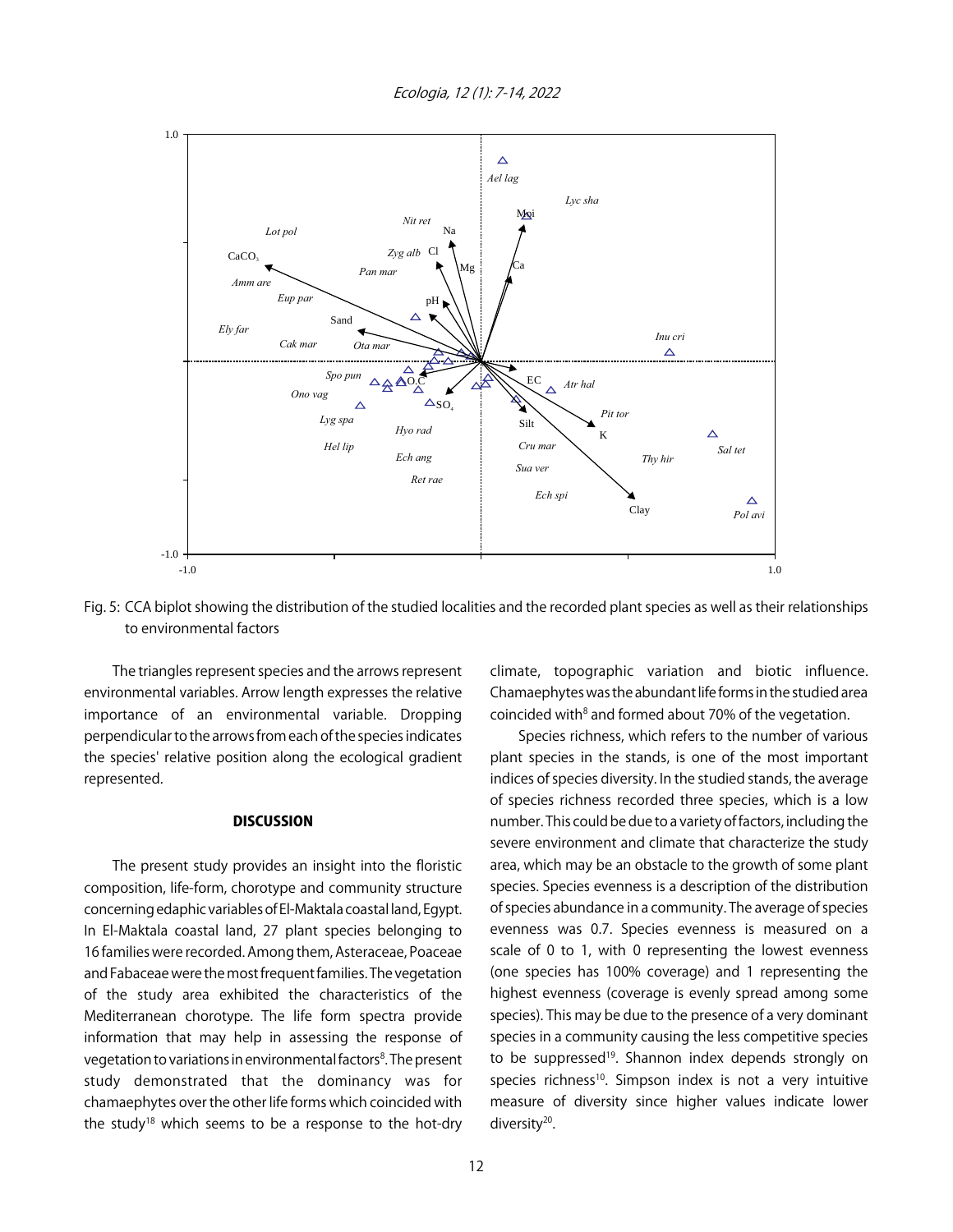Classification of the vegetation resulted in 5 vegetation groups associated with edaphic factors, which play a significant role in the distribution of the different vegetation groups. Vegetation along with the coastal lands, in general, is not constant; varying from year to year, depending upon the moisture level<sup>8</sup>. The establishment, growth, regeneration and distribution of plant communities in the coastal lands are controlled by many factors such as geographical position, physiographic features and human impacts $21-23$ . The differences between the recorded vegetation groups and diversity may reflect the correlation with the environmental gradients. Under conditions of low and irregular rainfall prevailing in the study area, local topography is one of the overriding factors controlling sedimentation and water redistribution with the local landscape $24$ .

In this study, CCA results highlighted that soil chemical features (organic matter and  $CaCO<sub>3</sub>$  content), distance from the coastline and anthropogenic factors (overgrazing, trampling and urbanization) are the main significant explanatory variables that govern the floristic composition and patterns in the study area. In general, topographic and soil factors are complementary to and/or consequences of anthropogenic activities<sup>25</sup>, nonetheless, plants that occur only in specific environments, such as the Mediterranean coastal lands, are more prone to suffer as a result of human-related disturbances than those with a wide distribution and ecological range $25,26$ . By increasing the distance from the coastline, the content of soil organic matter increases and  $CaCO<sub>3</sub>$  content decreases; these general relationships along dune types are well known for a long time $27$ . The high concentration of organic matter, particularly in stabilized dunes, is evidence of soil development, which is the main cause of the plant succession in addition to its main role as a reservoir for the essential elements $28,29$  also, high concentrations of  $CaCO<sub>3</sub>$  in foredunes confirm its role in the establishment of pioneer communities in addition to being considered as a predictor for the development of stabilized inland dunes $29$ . In addition to the environmental variables considered in this study, other environmental factors have significantly contributed to the explanation of coastal vegetation and should be considered for further studies, such as pH, electric conductivity, salinity, sorting, mean grain size, shoreline trend, erosion and wind-related variables<sup>30</sup>.

#### **CONCLUSION**

The violation and destruction of wildlife have increased, therefore, preserving it along with general biodiversity has become an urgent necessity. Current results highlighted the importance of soil variables (e.g., organic matter and  $CaCO<sub>3</sub>$ content) and human impacts (constructions of roads and urbanization) on vegetation structure and quality, also life forms plant species composition in coastal land.

#### SIGNIFICANCE STATEMENT

By increasing the intensity of destruction, the number of species would be decreased and the community structure and species composition would be changed. Also, anthropogenic disturbance decreased the amount of organic matter (carbon and nitrogen) according to the degree of man-made disturbances. Therefore, a comprehensive program should be considered for coastal lands.

#### **REFERENCES**

- 1. Ahmed, D., K. Shaltout, H. Hosni and R. El-Fahar, 2015. Flora and vegetation of the different habitats of the Western Mediterranean region of Egypt. Taeckholmia, 35: 45-76.
- 2. Pinna, M.S., D. Cogoni, G. Fenu and G. Bacchetta, 2015. The conservation status and anthropogenic impacts assessments of Mediterranean coastal dunes. Estuarine Coastal Shelf Sci., 167: 25-31.
- 3. Abdelaal, M., M. Fois and G. Fenu, 2018. The influence of natural and anthropogenic factors on the floristic features of the Northern Coast Nile Delta in Egypt. Plant Biosyst., 152: 407-415.
- 4. Jarmalavičius, D., V. Šmatas, G. Stankūnavičius, D. Pupienis and G. Žilinskas, 2016. Factors controlling coastal erosion during storm events. J. Coastal Res., 75: 1112-1116.
- 5. Hussein, E.A., M.M.A. El-Ghani, R.S. Hamdy and L.F. Shalabi, 2021. Do anthropogenic activities affect floristic diversity and vegetation structure more than natural soil properties in hyper-arid desert environments? Diversity, 13: 157-180.
- 6. Peters, D.P.C., B.T. Bestelmeyer, J.E. Herrick, E.L. Fredrickson, H.C. Monger and K.M. Havstad, 2006. Disentangling complex landscapes: New insights into arid and semiarid system dynamics. BioScience, 56: 491-501.
- 7. Havstad, K.M., D.P. Peters, R. Skaggs, J. Brown and B. Bestelmeyer et al., 2007. Ecological services to and from rangelands of the United States. Ecol. Econ., 64: 261-268.
- 8. Abdelaal, M., D. Ahmed, M. Fois, G. Fenu and G. Bacchetta, 2019. Floristic patterns and ecological drivers of sand dune ecosystem along the Mediterranean coast of Egypt. Arid Land Res. Manage., 33: 388-411.
- 9. Boulos, L., 2009. Flora of Egypt Checklist. 2nd Edn., Al Hadara Publishing, Dokki, Giza, Pages: 283.
- 10. Shawky, R.A. and Y.A. El-Amei, 2021. Vegetation dynamics and growth performance of Nitraria retusa among different habitats in Egypt. Pak. J. Biol. Sci., 24: 537-547.